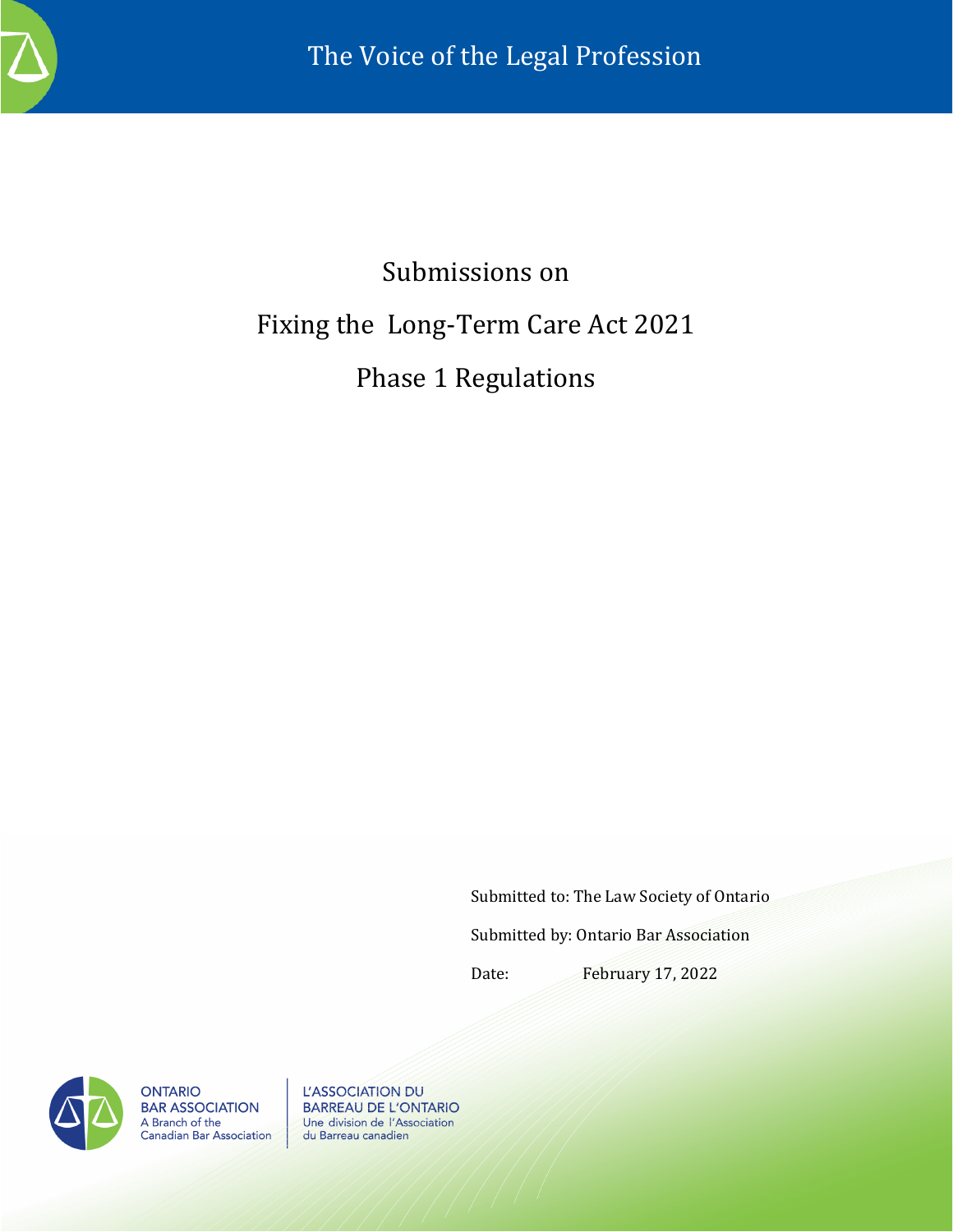

# **Table of Contents**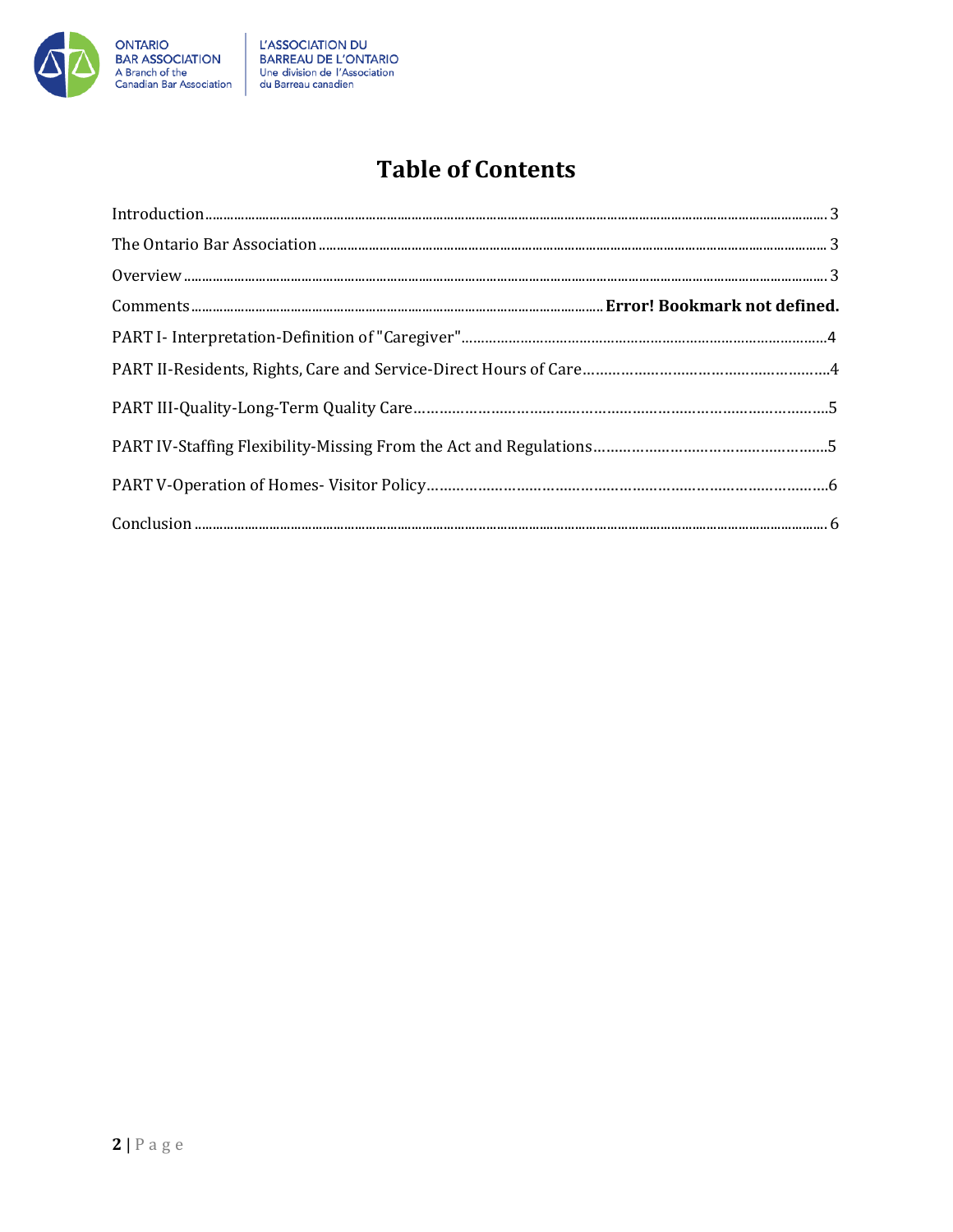

# <span id="page-2-0"></span>**Introduction**

The Ontario Bar Association (OBA) appreciates the opportunity to provide this submission in response to the Ontario Regulations: Fixing the Long-Term Care Act 2021. The Elder Law Section and the Health Law Section of the Ontario Bar Association have collaborated to identify concerns with respect to the draft **Ontario Regulations** to be made under the **Fixing Long-Term Care Act 2021.** 

### <span id="page-2-1"></span>**The Ontario Bar Association**

The OBA is the largest and most diverse volunteer lawyer association in Ontario, with over 16,000 members who practice on the frontlines of the justice system, providing services to people and businesses in virtually every area of law in every part of the province. Each year, through the work of our 40 practice sections, the OBA provides advice to assist legislators and other key decisionmakers in the interests of both the profession and the public and delivers over 325 in-person and online professional development programs to an audience of over 12,000 lawyers, judges, students and professors.

In preparing this submission, the OBA has sought input from a critical cross-section of the bar, including senior and junior lawyers, from managing partners to new calls, who practise across Ontario as solicitors and barristers in solo, small, medium and large firms from all eight judicial regions of the province.

### <span id="page-2-2"></span>**Overview**

The lawyers of the Health Law and Elder Law Sections of the Ontario Bar Association formed a Working Group to review the proposed Regulation. Although the lawyers who form part of the Health and Elder Law Sections advise and represent various stakeholders in the senior's sector and may have different perspectives regarding the Act and draft Regulation, we do agree that the following provisions in the Regulation need more attention and thought.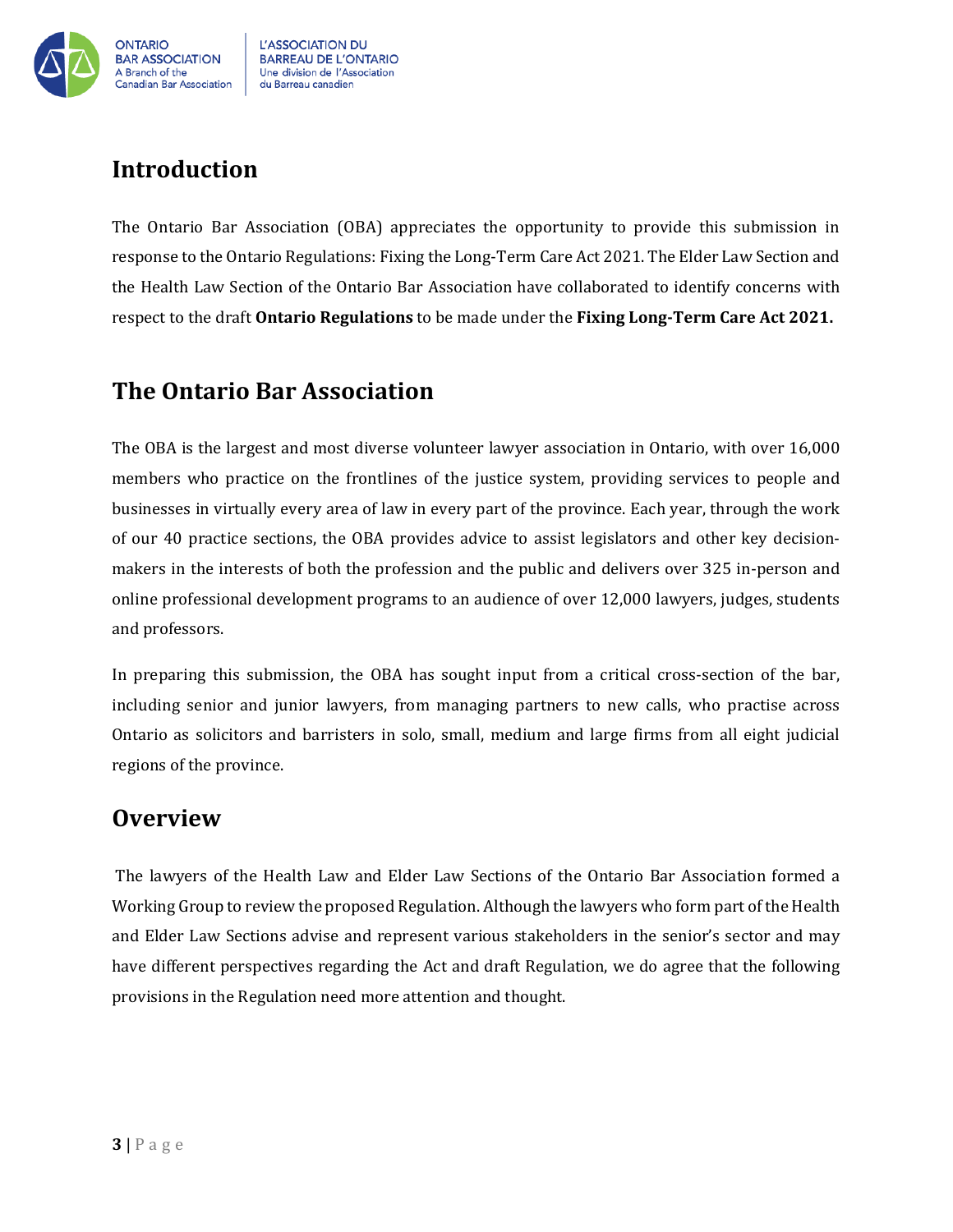

## **Comments**

#### PART I - INTERPRETATION – DEFINITON OF "CAREGIVER"

Section 4 of the Regulation contains the definition of "Caregiver". According to that definition, a caregiver must, inter alia, be at least 16 years of age and provide support or assistance to meet the needs of the resident, including social or emotional support. From our perspective, there are likely many long-term care residents who derive social and emotional support from their grandchildren, nieces, nephews, etc. who may be under the age of 16 years old. Including age restrictions in the definition of caregiver will unduly restrict resident access to caregivers of their choice. Thus, in our view, there ought not be age restrictions when defining caregivers who are designated by a resident or their substitute decision-maker.

#### PART II - RESIDENTS: RIGHTS, CARE AND SERVICES – DIRECT HOURS OF CARE

Sections 8 and 9 of the Act establish "targets" for direct care for residents that is a provincial average to be provided per resident per day. In our view, setting targets for direct care for residents based on a provincial average is inconsistent with the fundamental principle of the Act and resident rights. That is, the fundamental principle to be applied in the interpretation of the Act includes that longterm care homes must be operated so that they are a place where residents' physical and psychological needs are adequately met. Further, the Residents' Bill of Rights states that "every resident has the right to proper accommodation, nutrition, care and services consistent with their needs". In order to fulfill the fundamental principle of the Act, and fully respect and promote resident rights, the direct hours of care to be provided to residents as set out in ss. 8 and 9 of the Act should not be targets. The direct hours of care should be mandated as minimum requirements for residents living in long-term care homes. This minimum number of hours of direct care should not be based on an average across all long-term care homes as this creates a skewed result for those homes that are smaller versus larger. Rather, the minimum direct care hours should be a requirement to be achieved in respect of each resident. To support long-term care homes with providing minimum direct care hours for residents, the Ministry must commit to and provide adequate funding to long-term care homes. As well as take necessary and immediate steps to address the current and ongoing staffing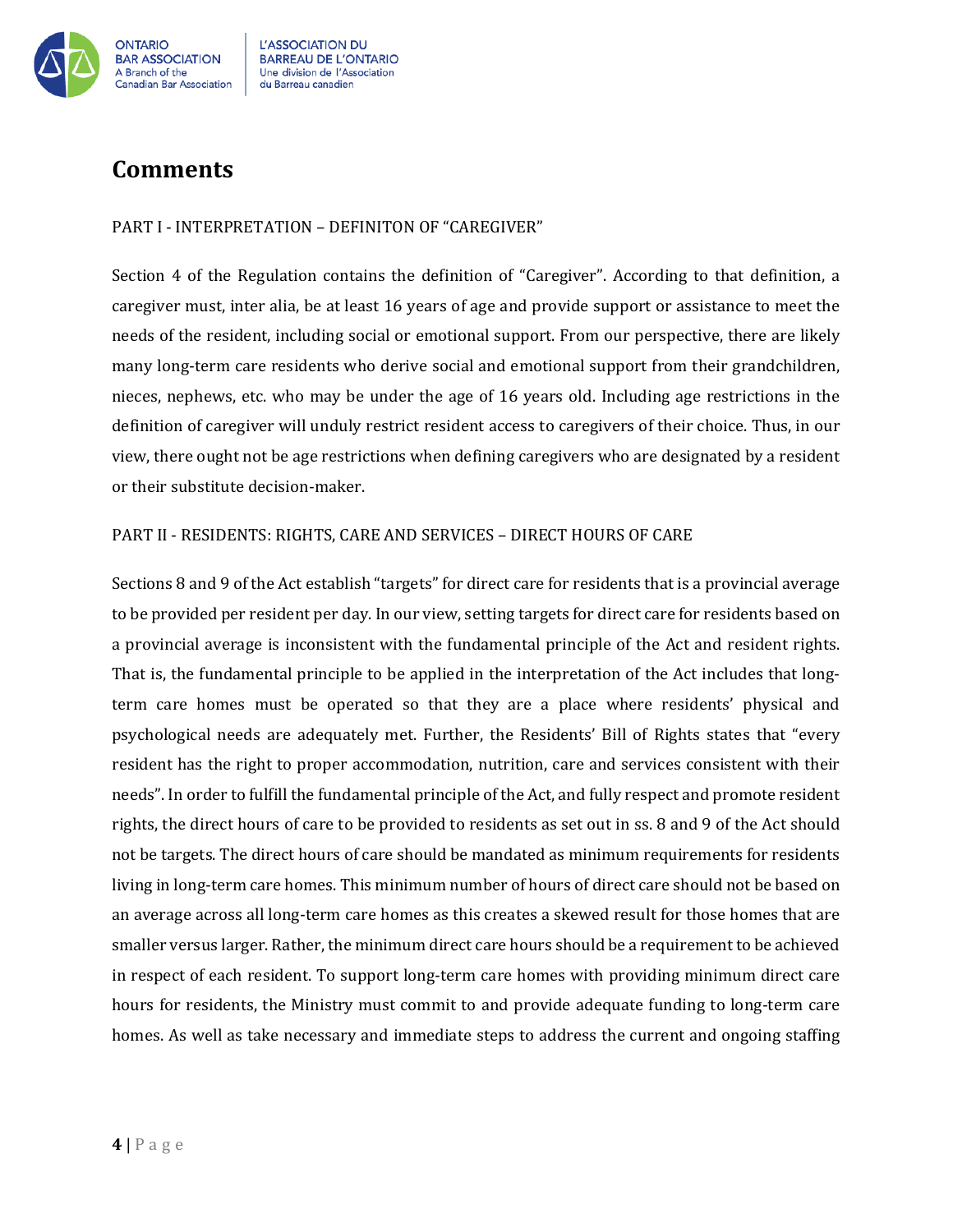

crisis. The Regulation should explicitly commit the Ministry to providing funding to long-term care homes for mandated minimum direct care hours for residents.

#### PART III – QUALITY – LONG-TERM CARE QUALITY CENTRE

Section 42 of the Act states that "Every Licensee of a long-term care home shall implement a continuous quality improvement initiative." However, Section 44(1) states "the Minster may establish a Long-Term Care Quality Centre." Long-term care homes are receptive to, and have requested, guidance with respect to building capacity and excellence in the long-term care system. In her recommendations from the Public Inquiry into the Safety and Security of Residents in the Long-Term Care Homes System, Commissioner Gillese recommended that the Ministry must play an expanded leadership role in the system by establishing a dedicated unit to (i) support long-term care homes in achieving regulatory compliance; and (ii) identify, recognize, and share best practices leading to excellence in the provision of care in long-term care homes. Ontario's long-term care homes system is in need of a Long-Term Care Quality Centre modelled on Commissioner Gillese's recommendation. Our long-term care sector already has three Centres for Learning, Research & Innovation ("CLRIs") which support long-term care homes across the province. The Regulation must provide for the establishment of a Long-Term Care Quality Centre, which can be formed from our existing CLRIs. A Long-Term Care Quality Centre can then support the continuous quality improvement initiatives mandated for all long-term care homes under Section 42 of the Act and Section 66 of the Regulation.

#### PART IV- STAFFING FLEXIBILITY - MISSING FROM THE ACT AND REGULATIONS

The Act permits the Lieutenant Governor in Council to make regulations, inter alia, governing duties that the staff of a long-term care home are required to perform. We propose language in the Act and/or its Regulation which will allow regulated health professionals to carry out duties in long-term care homes which are within their full scope of practice as outlined in the Regulated Health Professions Act and associated legislation (e.g. Medicine Act, Nursing Act, Pharmacy Act). Allowing regulated health professionals to perform duties in a long-term care home within their full scope of practice will allow for staffing flexibility which will help alleviate pressures of the current and ongoing staffing crisis. For example, pharmacists should be permitted to give flu shots to long-term